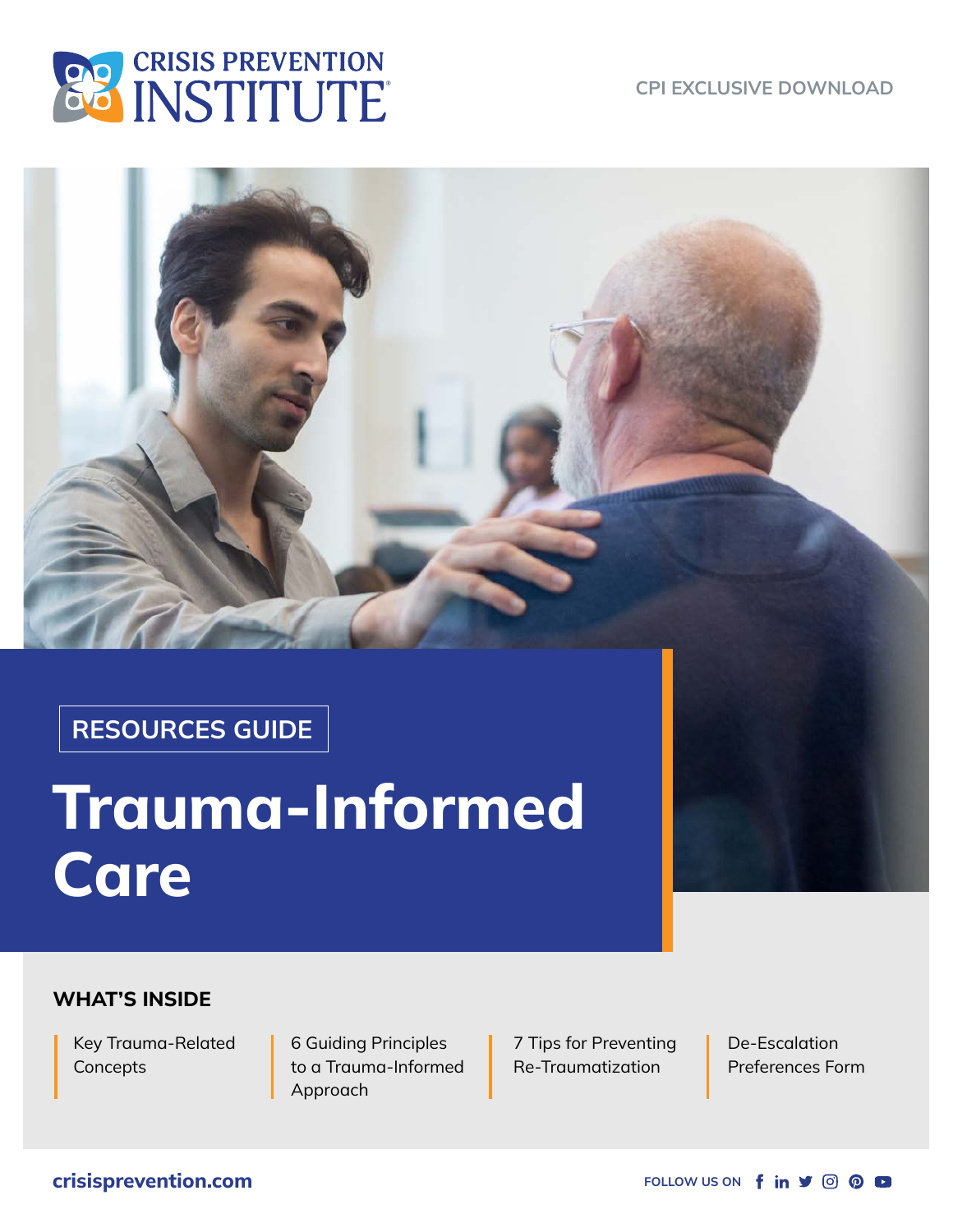**Experiencing a trauma can change the way a person perceives the world.**



**Whether trauma is caused by a single event such as a natural disaster, or by repeated or prolonged exposure to abuse, an individual's thoughts, feelings, and behaviors are filtered through their experience and perspective.** 

Increasing your awareness about the trauma a person has experienced and the impact it has on them can help you when they become anxious or disruptive.

As you sharpen your understanding of their experience, your relationship will strengthen, and that rapport can make your interventions more successful.

When you have the trust of someone who exhibits challenging behavior, you know how to reach them, how to communicate with them, and what will help them calm down.

### **This guide will give you:**

- Deeper awareness about key trauma-related concepts.
- A greater understanding of trauma's effects on behavior.
- 6 Guiding Principles to a Trauma-Informed Approach.
- 7 tips for preventing re-traumatization.
- A helpful De-Escalation Preferences Form.
- •Resources to explore the subject further with your staff.

**A trauma-informed perspective asks "What happened to you?" instead of "What's wrong with you?"**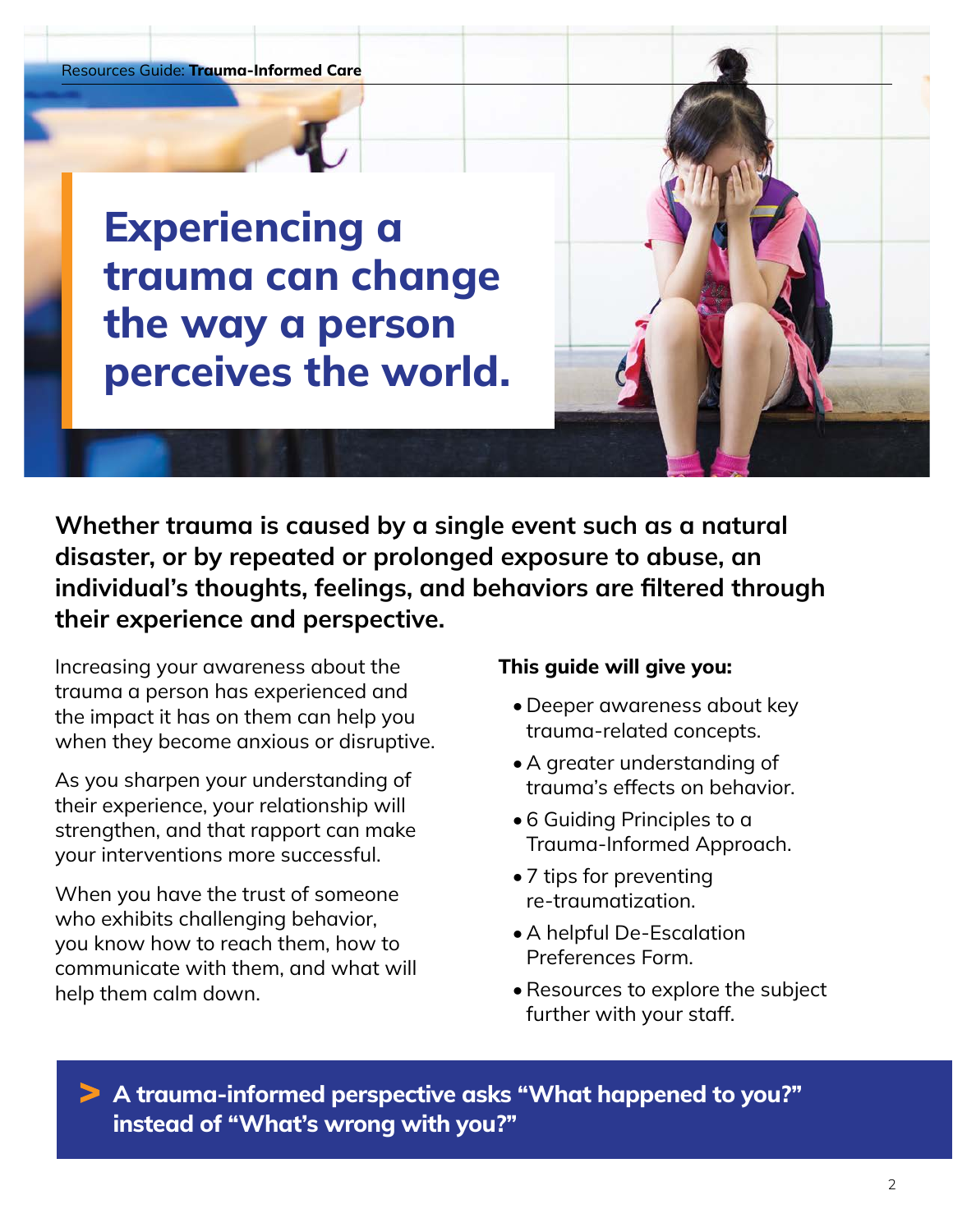# **Defining Terms**

### **Trauma**

An emotional response to a terrible event like an accident, rape or natural disaster. Immediately after the event, shock and denial are typical. Longer term reactions include unpredictable emotions, flashbacks, strained relationships and even physical symptoms like headaches or nausea.

# **Trauma-Informed Care**

A framework of thinking and interventions that are directed by a thorough understanding of the profound neurological, biological, psychological, and social effects trauma has on an individual—recognizing that person's constant interdependent needs for safety, connections, and ways to manage emotions/impulses.

### **Triggers**

Signals that act as signs of possible danger, based on historical traumatic experiences and which lead to a set of emotional, physiological, and behavioral responses that arise in the service of survival and safety (e.g., sights, sounds, smells, touch).

Triggers are all about one's perceptions experienced as reality. The mind/body connection sets in motion a fight, flight, or freeze response. A triggered individual experiences fear, panic, upset, and agitation.

# **mental trauma**

**is one of the most-common psychological health conditions.** 

# 44

**Trauma can serve as a filter, or lens, through which a person views the world. Think of sunglasses: You put them on and everything is shaded differently. Trauma can have that type of effect on how a person perceives their world.**

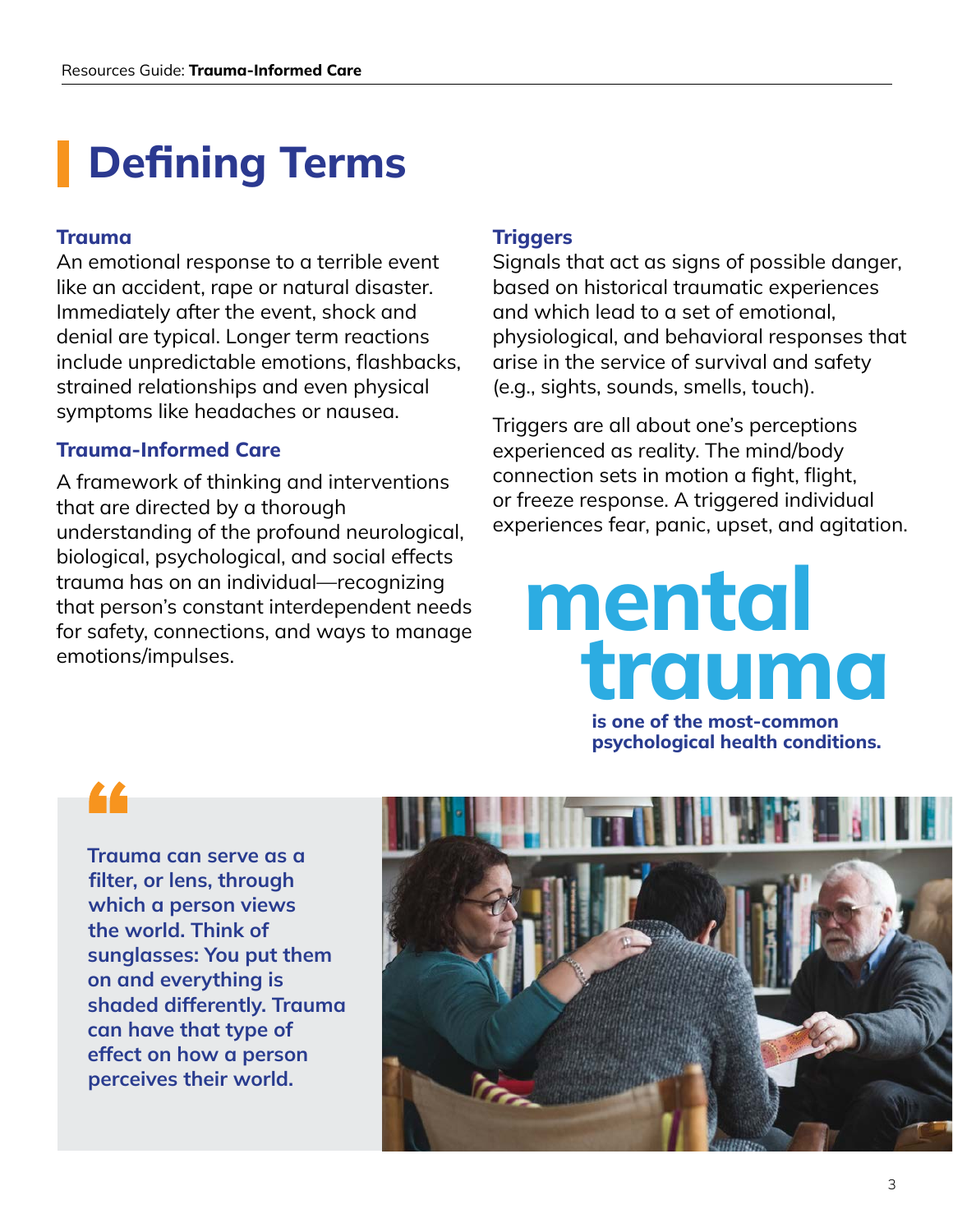# **Trauma Types**

# **There are three main classifications of trauma.**

**Acute trauma** results from exposure to a single overwhelming event.

- **• Examples:** Rape, death of a loved one, natural disaster.
- **• Characteristics:** Detailed memories, omens, hyper-vigilance, exaggerated startle response, misperceptions or overreactions.

**Chronic trauma** results from extended exposure to traumatizing situations.

- **• Examples:** Prolonged exposure to violence or bullying, profound neglect, series of home removals.
- **• Characteristics:** Denial and psychological numbing, dissociation, rage, social withdrawal, sense of foreshortened future.

**Complex trauma** results from a single traumatic event that is devastating enough to have long-lasting effects.

- **• Examples:** Mass casualty school shooting, car accident with fatalities involved, refugee dislocation.
- **• Characteristics:** Perpetual mourning or depression, chronic pain, concentration problems, sleep disturbances, irritability.
	- **Traumatization occurs when internal and external resources are inadequate for coping.**

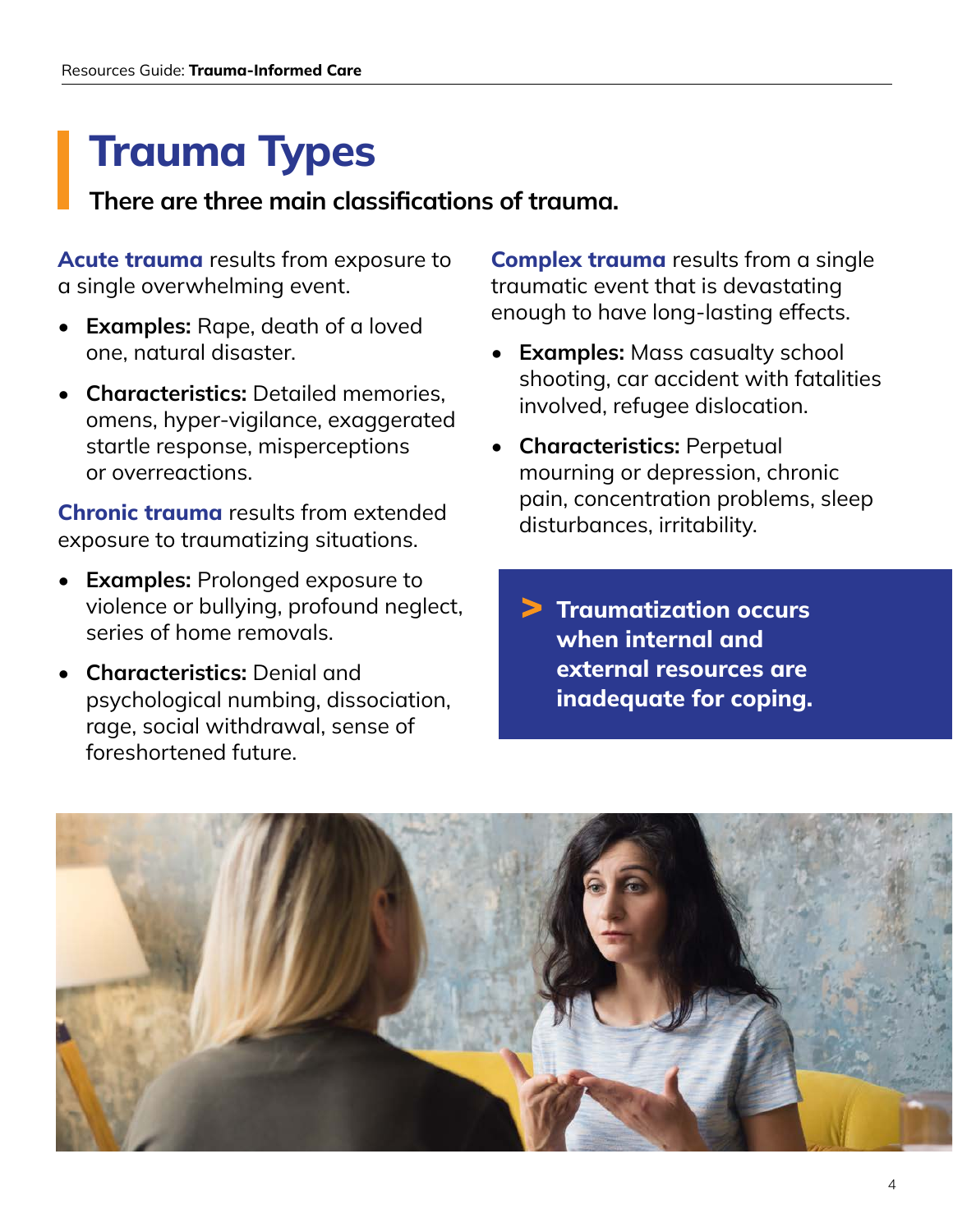# **Guiding Principles to a Trauma-Informed Approach**

**The CDC's Office of Public Health Preparedness and Response (OPHPR), in collaboration with SAMHSA's National Center for Trauma-Informed Care (NCTIC), has developed six principles that help guide a trauma-informed approach.** 

CPI *Nonviolent Crisis Intervention*® 2nd Edition: Trauma Training provides a deeper dive into each of these concepts as it relates to the trauma-impacted individuals in your care.

# 1 **Safety**

The physical setting provided is safe, and the interpersonal interactions further promote that sense of safety.

# 2 **Trustworthiness and Transparency**

The organization's operations and decisions are made based on trust and transparency. The trust of individuals served is built and consistently maintained.

# 3 **Peer Support**

Peer support is a key vehicle for establishing safety, building trust, enhancing collaboration, and utilizing lived experience to promote recovery and healing.

# 4 **Collaboration and Mutuality**

The effectiveness of mutual decisionmaking and sharing of power is harnessed. This concept highlights the role everyone in an organization plays in providing trauma-informed care.

# 5 **Empowerment and Choice**

A focus on recognizing, empowering, and building upon the strengths and experiences of trauma-impacted individuals.

# 6 **Cultural, Historical, and Gender Issues**

The organization makes an effort to move past cultural stereotypes and biases; utilizing policies, protocols, and processes that respond to racial, ethnic, and cultural needs.

*"Adopting a trauma-informed approach is not accomplished through any single particular technique or checklist. It requires constant attention, caring awareness, sensitivity, and possibly a cultural change at an organizational level." (Source: CDC)*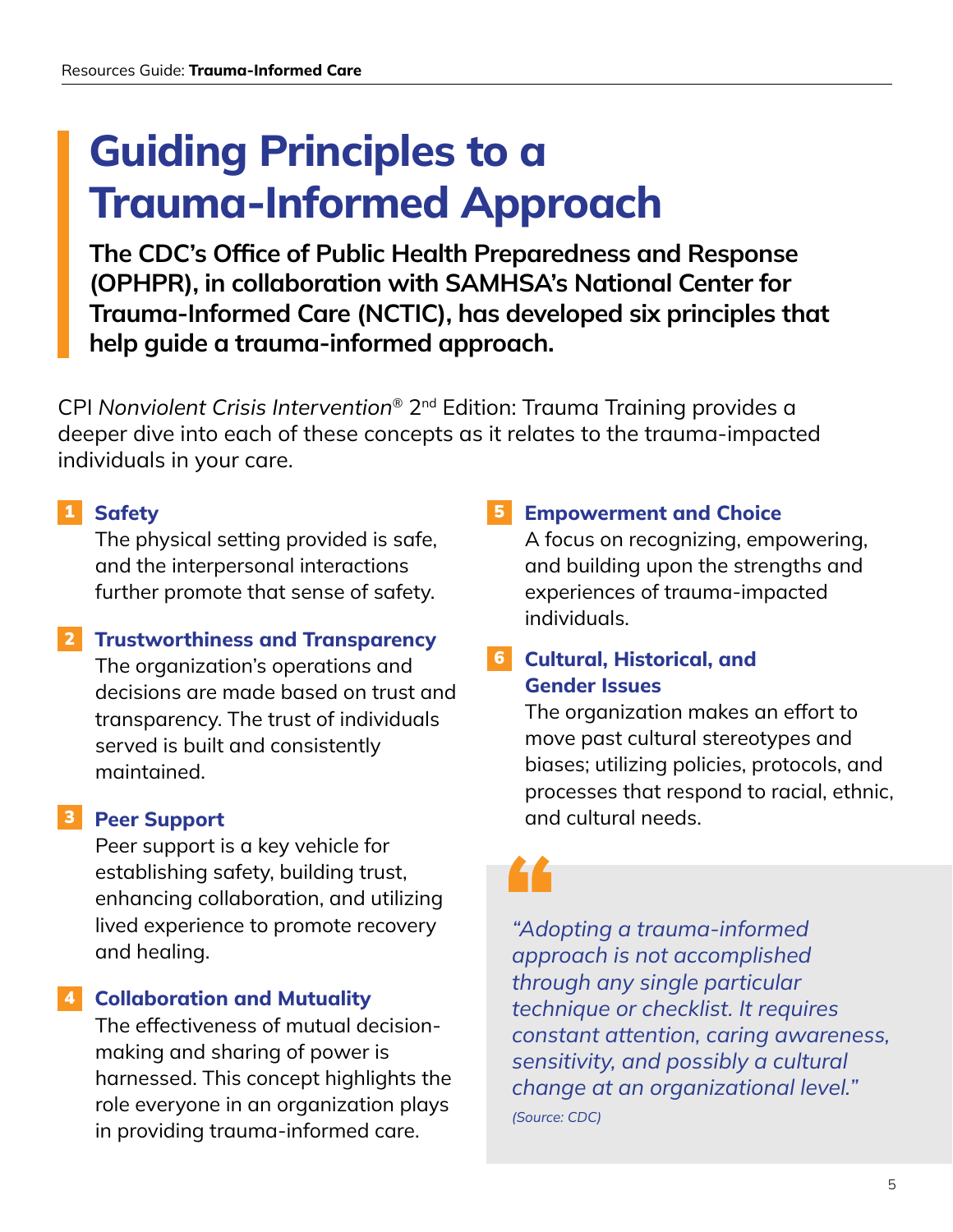Resources Guide: **Trauma-Informed Care**



# **Vicarious/Secondary Trauma and Compassion Fatigue**

**Also known as compassion fatigue, vicarious/secondary trauma is a process through which one's own experience becomes transformed through engagement with an individual's trauma.** 

That is, trauma may not only impact the individual who experienced it. It can also impact those around them, including you as the staff member.

### **Signs of Compassion Fatigue:**

- •Reduced sense of efficacy at work.
- •Concentration and focus problems.
- Apathy and emotional numbness.
- Isolation and withdrawal.
- Exhaustion.
- Jaded, bitter pessimism.
- Secretive addictions and self-medicating.

### **Risk Factors for Compassion Fatigue:**

- •Being new to the field.
- Having a history of personal trauma or burnout.
- •Working long hours and/or having large caseloads.
- Having inadequate support systems.
	- **You'll find many resources for compassion fatigue starting on page 12.**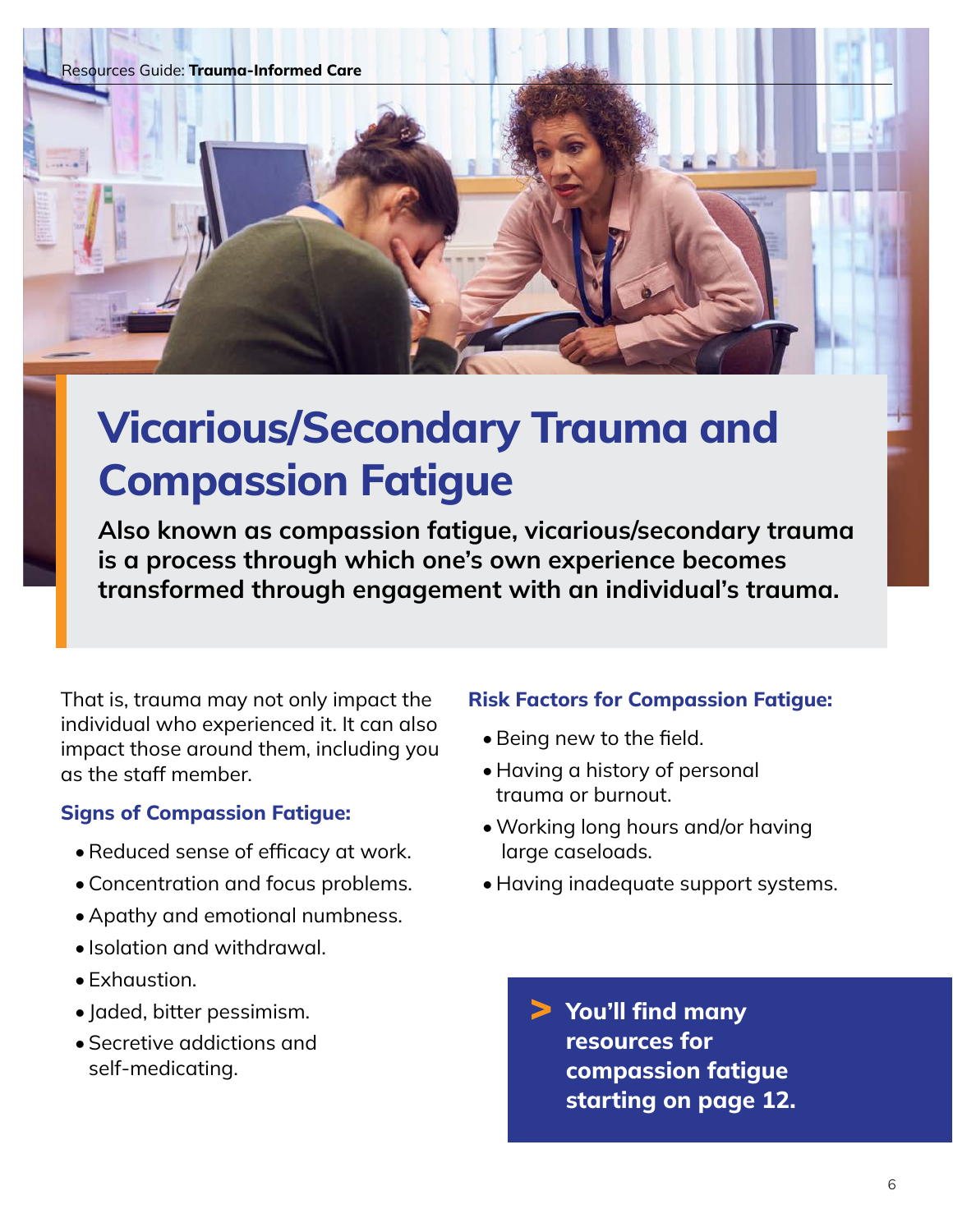# **The Effects of Trauma on Behavior**

**An example:** You approach a client to join the group in an icebreaker to welcome someone new. It appears your client is finishing up an earlier task. You ask, "Want to play?" while touching their shoulder lightly. The person turns suddenly and strikes out at you, screaming, "Get away from me! Don't touch me!"

# **How would you look at this through a trauma-informed lens?**

Think about:

- •What type of trauma could be at play here?
- •What are some possible triggers? They could be obvious or subtle.
- How could you respond in a trauma-informed way?

**Model a person-centered, strength-based approach to working with clients. This will help create a cultural shift in how staff and clients interact.**

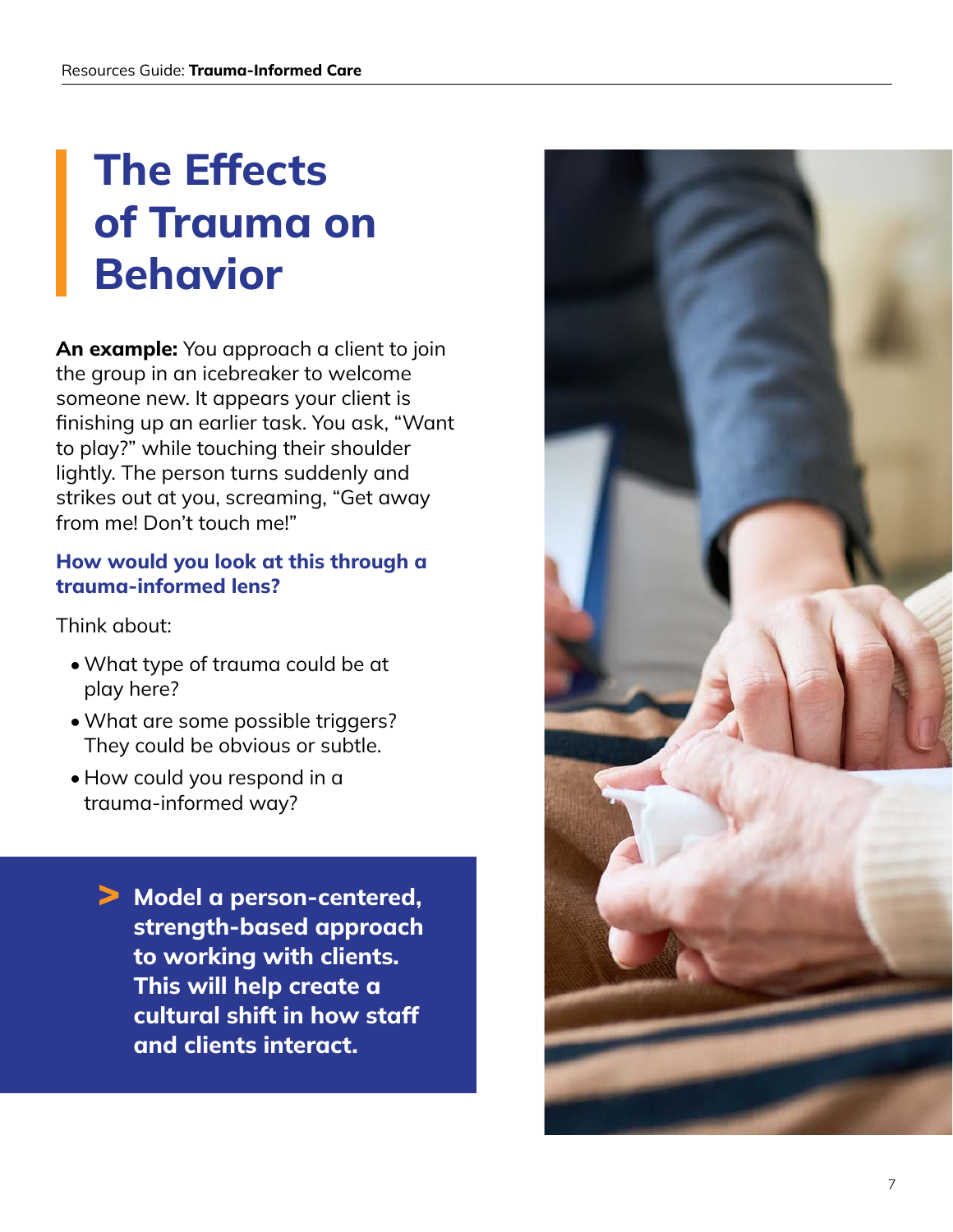# **7 Tips for Preventing Re-Traumatization**

### **1. Learn as much as you can.**

Collect data and screen for trauma histories. Use the De-Escalation Preferences Form on the following pages.

# **2. Grow your skill of attunement.**

That is, develop your capacity and the capacity of staff and clients to accurately read each other's cues and respond appropriately.

# **3. Look for the causes of behaviors.**

Seek to understand the function of behaviors and what the behaviors are communicating. What you might view as a frustrating behavior may actually be a coping mechanism attempt. If your response is not trauma-informed, it could play right into causing the individual to feel less safe and even more disconnected.

# **4. Use person-centered, strengthbased thinking and language.**

Help staff shift from a deficit-based mindset to a strength-based mindset. Instead of looking at how a person is "a victim" or "damaged," we can view them as a survivor. Focus on what they can do, and not on what they cannot do.

### **5. Provide consistency, predictability, and choice-making opportunities.**

Meet the person where they are, in a way they understand. Consistency and predictability provide feelings of safety for the individual, helping to reduce anxiety. And by providing choice-making opportunities, you allow that person to have control. All of this can go a long way to empower the person.

# **6. Always weigh the physiological, psychological, and social risks of any physical interventions.**

Be sure to choose the least-restrictive option possible in every situation.

### **7. Debrief.**

Prioritize debriefing after any crisis. This will help you find patterns and triggers—and prevent crises from reoccurring. It will also help you help the person foster resilience and develop successful coping skills.

**Common functions of behavior include access, avoidance, and meeting a sensory or emotional need.**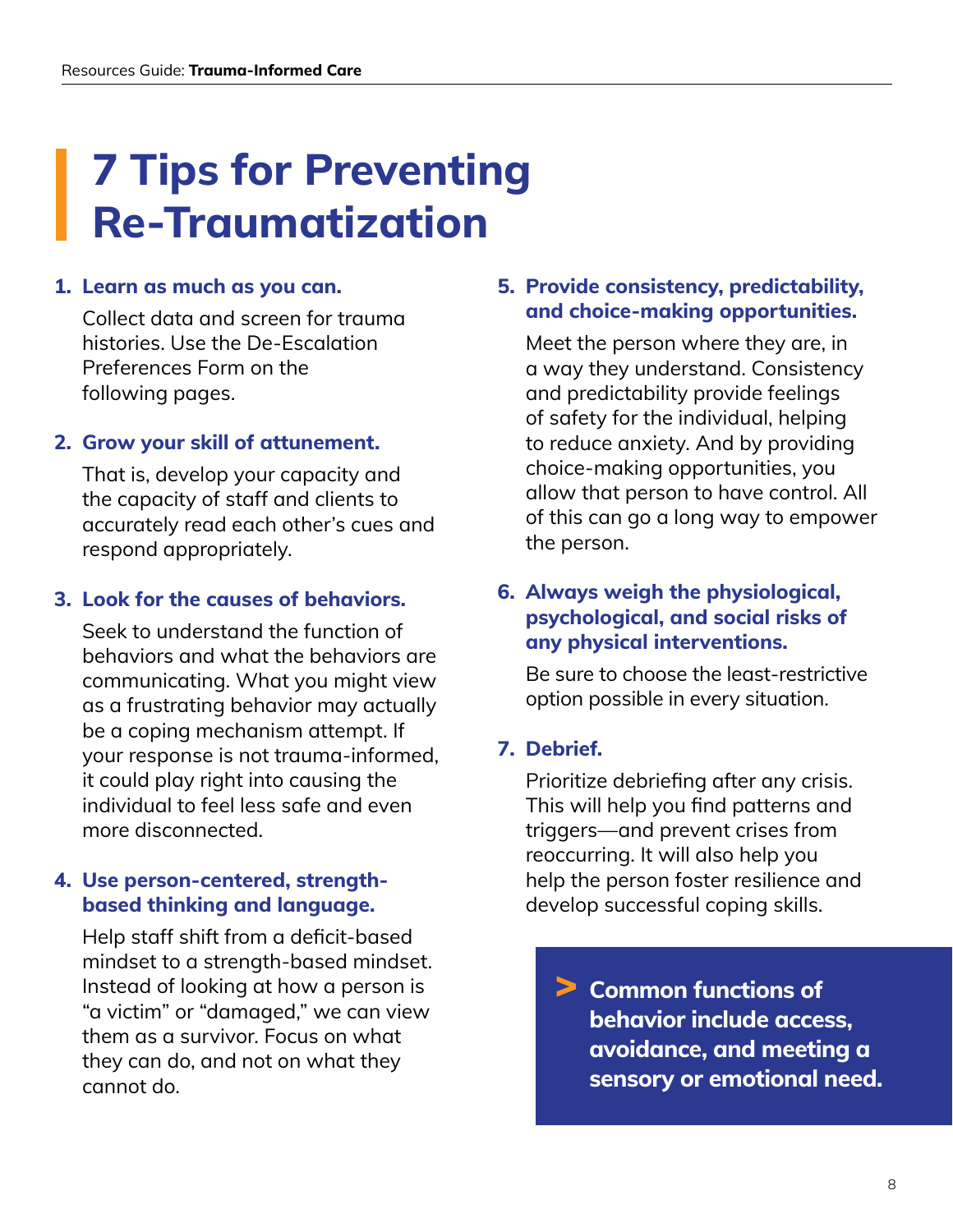# **De-Escalation Preferences Form**

**This form is a guide to help you gather information and develop personalized de-escalation strategies. Person-centered, trauma-informed de-escalation strategies are powerful prevention tools to help you avert difficult behaviors, and avoid restraint and seclusion. Use this form to develop strategies that are unique to your environment and to the patients and colleagues you're surrounded by.** 

| N 1<br>Nlama:<br>HC. |  |  |  |
|----------------------|--|--|--|
|                      |  |  |  |

Date:

**1. It's helpful for us to be aware of the things that can help you feel better when you're having a hard time. Have any of the following ever worked for you? We may not be able to offer all these alternatives, but I'd like us to work together to figure out how we can best help you.**

- $\Box$  Listening to music.
- □ Reading a newspaper/book.
- □ Sitting by the waiting room, lobby, etc.
- **□** Watching TV.
- $\Box$  Talking with a peer.
- □ Walking the halls.
- □ Talking with staff.
- □ Calling a friend.
- □ Having your hand held.
- □ Calling your therapist.
- $\Box$  Getting a hug.
- □ Pounding some clay.
- **□** Punching a pillow.
- **Q** Physical exercise.
- □ Writing in your diary/journal.
- □ Playing a computer game.
- □ Using ice on your body.
- **□** Breathing exercises.
- q Putting your hands under running water.
- $\Box$  Going for a walk with staff.
- $\Box$  Lying down with a cold facecloth.
- □ Wrapping up in a blanket.
- **□** Using a weighted vest.
- q Voluntary time out in a quiet room.
- q Voluntary time out (anywhere specific?):
- q Other: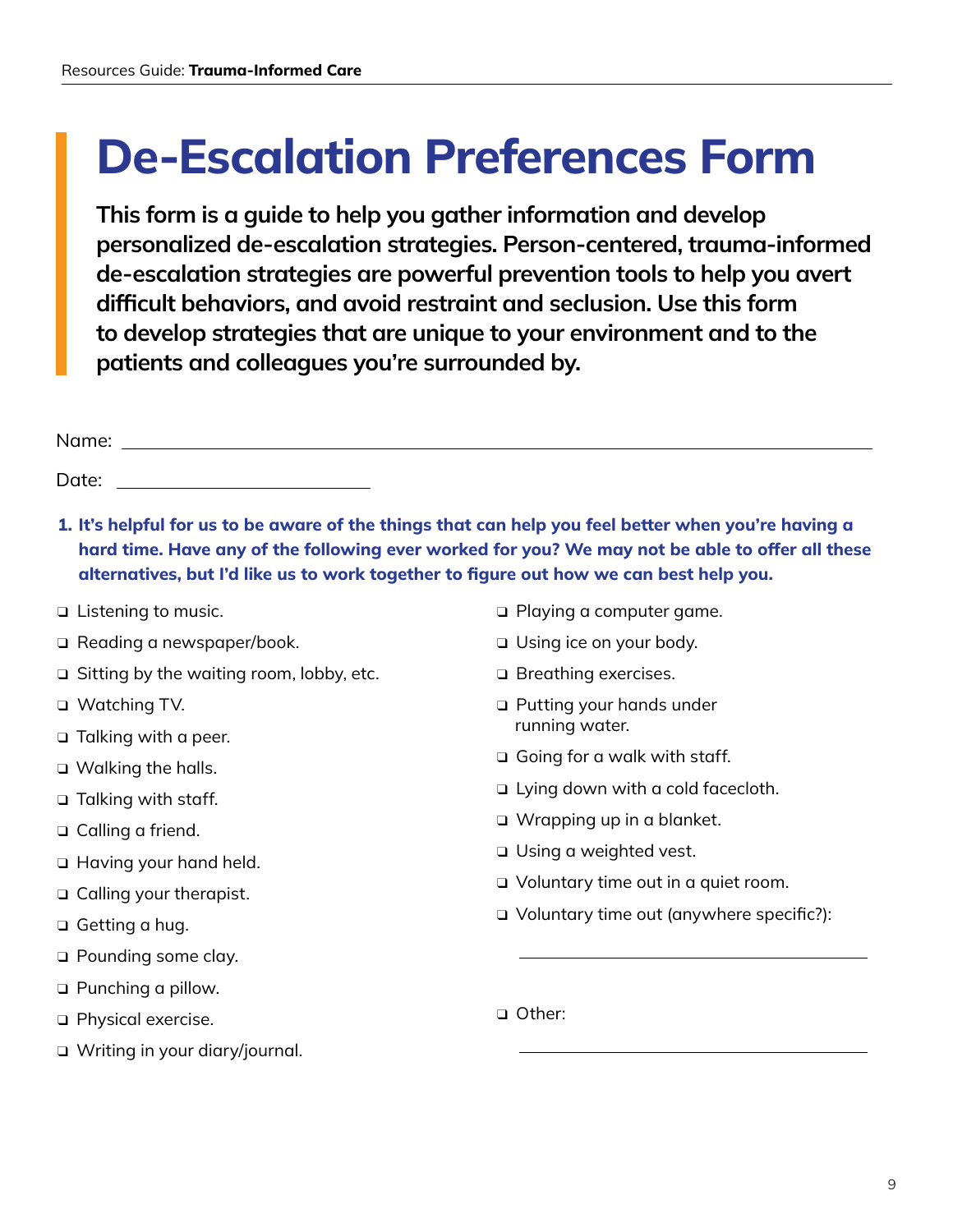#### **2. Is there a person who's been helpful to you when you've been upset?**

| $\Box$ Yes $\Box$ No                                                                         |  |  |  |  |  |  |  |
|----------------------------------------------------------------------------------------------|--|--|--|--|--|--|--|
| If you are not able to give us information, do we have your permission to call and speak to: |  |  |  |  |  |  |  |
|                                                                                              |  |  |  |  |  |  |  |
| $\Box$ Yes $\Box$ No                                                                         |  |  |  |  |  |  |  |
|                                                                                              |  |  |  |  |  |  |  |
| If you agree that we can call to get information, sign below:                                |  |  |  |  |  |  |  |
|                                                                                              |  |  |  |  |  |  |  |
|                                                                                              |  |  |  |  |  |  |  |
|                                                                                              |  |  |  |  |  |  |  |
|                                                                                              |  |  |  |  |  |  |  |

#### **3. What are some of the things that make it more difficult for you when you're already upset? Are there particular "triggers" that you know will cause you to escalate?**

\_\_\_\_\_\_\_\_\_\_\_\_\_\_\_\_\_\_\_\_\_\_\_\_\_\_\_\_\_\_\_\_\_\_\_\_\_\_\_\_\_\_\_\_\_\_\_\_\_\_\_\_\_\_\_\_\_\_\_\_\_\_\_\_\_\_\_\_\_\_\_\_\_\_\_\_\_\_\_\_\_\_\_\_\_\_\_\_\_\_\_\_\_\_\_\_

- □ Being touched.
- □ Being isolated.
- □ Door open.
- **Q** People in uniform.
- **Q** Loud noise.
- □ Yelling.

q A particular time of day (when?): \_\_\_\_\_\_\_\_\_\_\_\_\_\_\_\_\_\_\_\_\_\_\_\_\_\_\_\_\_\_\_\_\_\_\_\_\_\_\_\_\_\_\_\_\_\_\_\_\_\_\_\_\_\_\_\_\_\_\_\_\_\_\_

- q A time of the year (when?): \_\_\_\_\_\_\_\_\_\_\_\_\_\_\_\_\_\_\_\_\_\_\_\_\_\_\_\_\_\_\_\_\_\_\_\_\_\_\_\_\_\_\_\_\_\_\_\_\_\_\_\_\_\_\_\_\_\_\_\_\_\_\_\_\_\_\_\_\_
- q Specific scents (please explain): \_\_\_\_\_\_\_\_\_\_\_\_\_\_\_\_\_\_\_\_\_\_\_\_\_\_\_\_\_\_\_\_\_\_\_\_\_\_\_\_\_\_\_\_\_\_\_\_\_\_\_\_\_\_\_\_\_\_\_\_\_\_\_\_
- q Not having control/input (please explain): \_\_\_\_\_\_\_\_\_\_\_\_\_\_\_\_\_\_\_\_\_\_\_\_\_\_\_\_\_\_\_\_\_\_\_\_\_\_\_\_\_\_\_\_\_\_\_\_\_\_\_\_\_\_\_\_
- q Others (please list):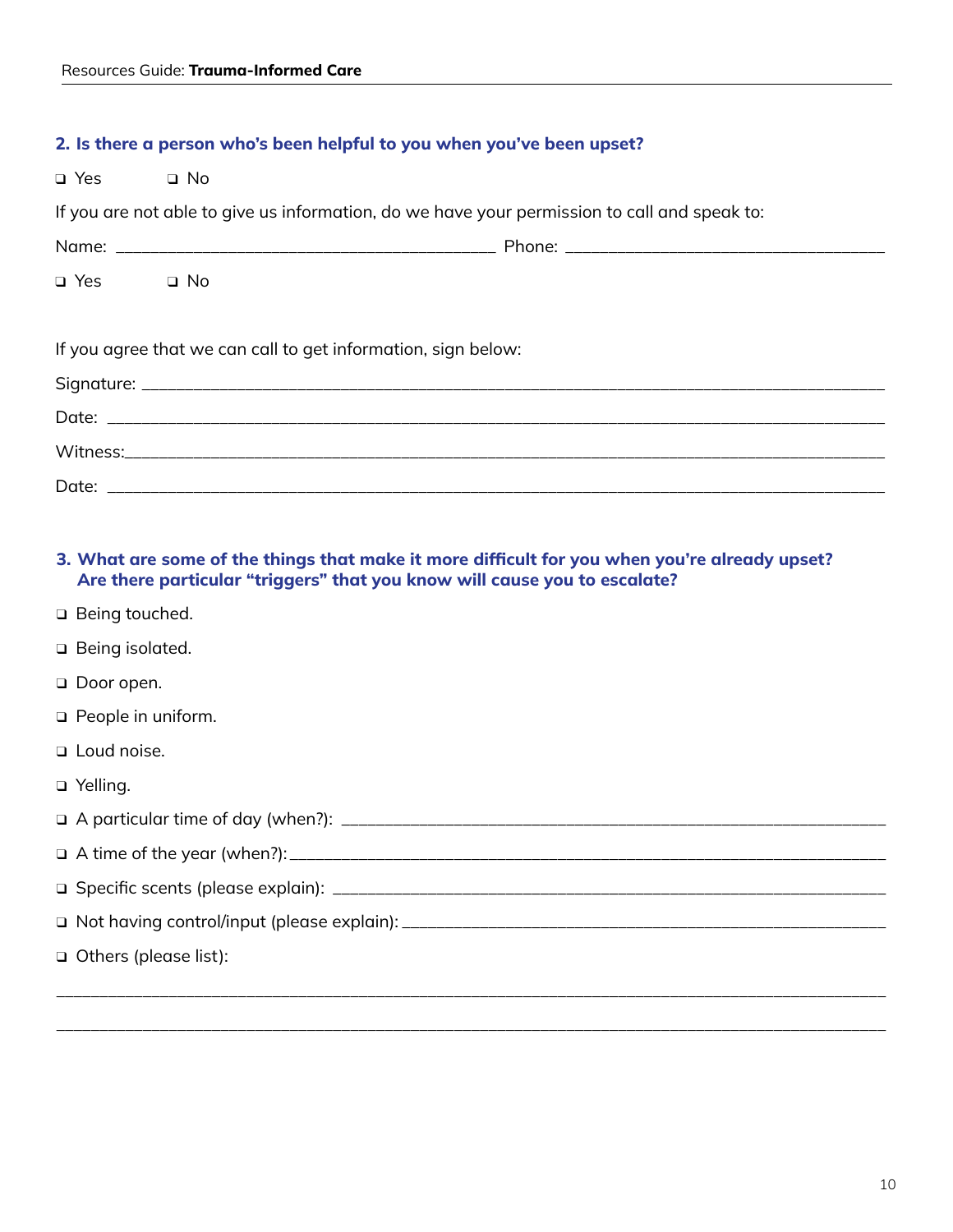| 4. Have you ever been restrained?                                                              |                   |                                                                                                                                              |  |
|------------------------------------------------------------------------------------------------|-------------------|----------------------------------------------------------------------------------------------------------------------------------------------|--|
| $\Box$ Yes $\Box$ No                                                                           |                   |                                                                                                                                              |  |
|                                                                                                |                   |                                                                                                                                              |  |
|                                                                                                |                   |                                                                                                                                              |  |
| Please describe what happened:                                                                 |                   |                                                                                                                                              |  |
|                                                                                                |                   |                                                                                                                                              |  |
|                                                                                                |                   |                                                                                                                                              |  |
|                                                                                                |                   |                                                                                                                                              |  |
|                                                                                                |                   | <u> 1989 - Andrea Santana, amerikana amerikana amerikana amerikana amerikana amerikana amerikana amerikana amerika</u>                       |  |
|                                                                                                |                   | <u> 1989 - Andrea Santana, amerikana amerikana amerikana amerikana amerikana amerikana amerikana amerikana amerika</u>                       |  |
|                                                                                                |                   | ,我们也不能会有什么。""我们的人,我们也不能会有什么?""我们的人,我们也不能会有什么?""我们的人,我们也不能会有什么?""我们的人,我们也不能会有什么?""                                                            |  |
|                                                                                                |                   | ,我们也不能在这里的时候,我们也不能在这里的时候,我们也不能会不能会不能会不能会不能会不能会不能会不能会不能会。<br>第2012章 我们的时候,我们的时候,我们的时候,我们的时候,我们的时候,我们的时候,我们的时候,我们的时候,我们的时候,我们的时候,我们的时候,我们的时候,我 |  |
|                                                                                                |                   |                                                                                                                                              |  |
|                                                                                                |                   |                                                                                                                                              |  |
| 5. Do you have a preference regarding the gender of staff assigned to respond during a crisis? |                   |                                                                                                                                              |  |
| □ Female staff                                                                                 | $\Box$ Male staff | $\square$ No preference                                                                                                                      |  |
| 6. Is there anything that would assist you in feeling safe here? Please describe:              |                   |                                                                                                                                              |  |
|                                                                                                |                   |                                                                                                                                              |  |
|                                                                                                |                   |                                                                                                                                              |  |
|                                                                                                |                   |                                                                                                                                              |  |
|                                                                                                |                   |                                                                                                                                              |  |
|                                                                                                |                   |                                                                                                                                              |  |
|                                                                                                |                   |                                                                                                                                              |  |
|                                                                                                |                   |                                                                                                                                              |  |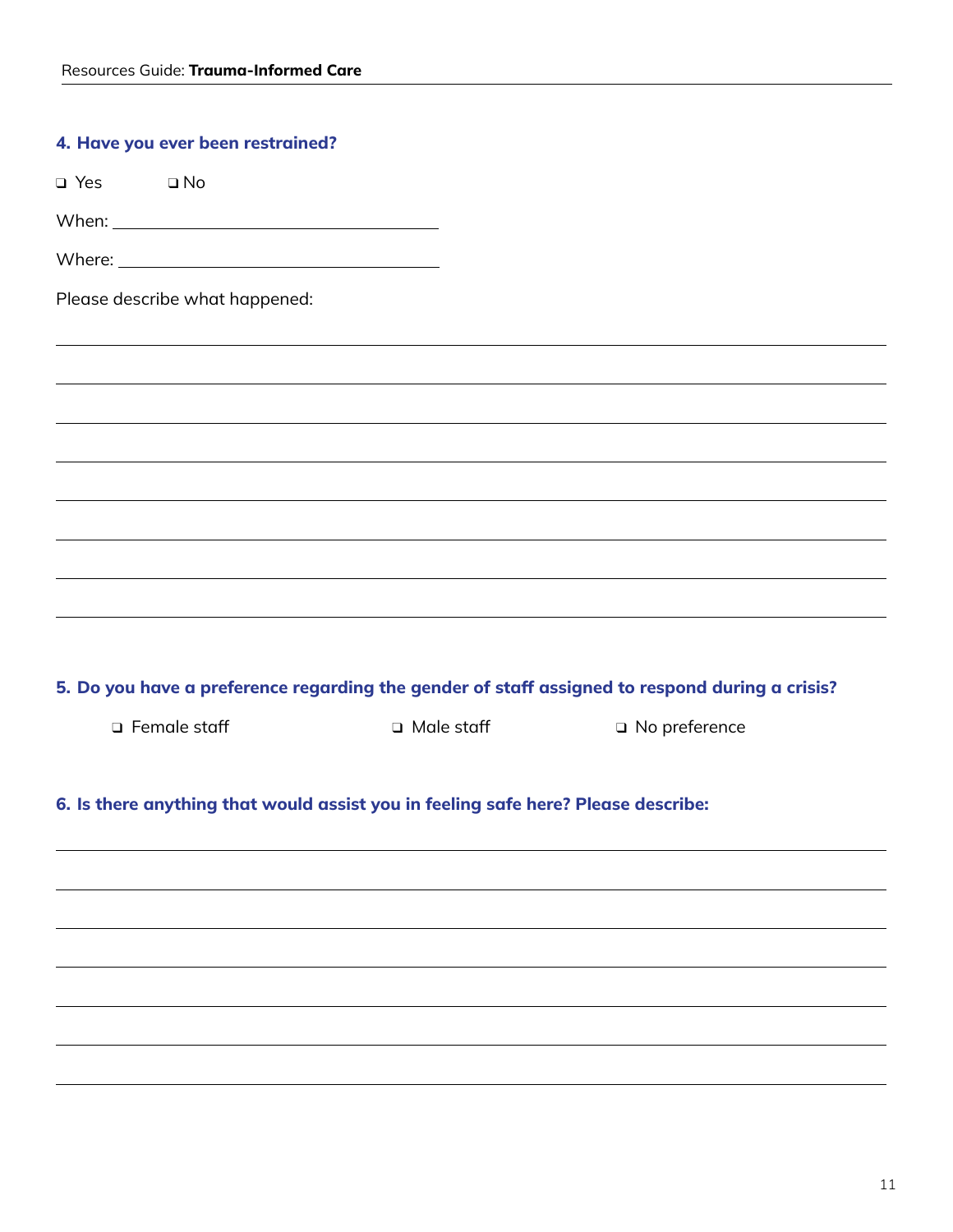# **Additional Trauma Resources**

At Crisis Prevention Institute, the Care, Welfare, Safety, and Security<sup>SM</sup> **of your patients and colleagues is our top priority. Beyond our [training](https://www.crisisprevention.com/Industries/Health-Care-Professionals)  [programs](https://www.crisisprevention.com/Industries/Health-Care-Professionals) for health care professionals, we want to ensure you're armed with the knowledge and confidence you need to handle any challenges that come your way in the safest, most effective way possible. The following resources will help you learn more about trauma-informed practices.** 

#### **BOOKS**

#### **[The Comfort Garden: Tales From the Trauma Unit](https://www.amazon.com/gp/product/0984496548/ref=as_li_ss_il?ie=UTF8&tag=laurbark-20&linkCode=as2&camp=1789&creative=390957&creativeASIN=0984496548)**

By Laurie Barkin, RN, MS. A personal account of working as a psychiatric nurse at San Francisco General Hospital.

**[Helping Traumatized Children Learn Volumes I and II](https://traumasensitiveschools.org/tlpi-publications/)** 

Landmark publications from the Massachusetts Advocates for Children's Trauma and Learning Policy Initiative.

**[Managing Change With Personal Resilience](https://www.amazon.com/Managing-Change-Personal-Resilience-Organizations/dp/0970460643/)**  By Mark Kelly, Linda Hoopes, and Daryl Conner. Outlines 21 keys to being resilient in turbulent organizations**.** 

**[Treating Traumatic Stress in Children and Adolescents:](https://www.guilford.com/books/Treating-Traumatic-Stress-in-Children-and-Adolescents/Blaustein-Kinniburgh/9781462537044)  [How to Foster Resilience Through Attachment, Self](https://www.guilford.com/books/Treating-Traumatic-Stress-in-Children-and-Adolescents/Blaustein-Kinniburgh/9781462537044)  [Regulation, and Competency](https://www.guilford.com/books/Treating-Traumatic-Stress-in-Children-and-Adolescents/Blaustein-Kinniburgh/9781462537044)**

By Margaret E. Blaustein and Kristine M. Kinniburgh. Provides a flexible framework for working with kids and their caregivers.

#### **WEBSITES AND ARTICLES**

#### **[3 Keys to Help Staff Cope with Secondary Trauma](https://www.crisisprevention.com/Blog/November-2016/Secondary-Trauma)**

Hearing the shocking stories of our clients can have a devastating effect. This article offers antidotes.

#### **[12 Ways to Help a Developmentally Traumatized Child](https://www.crisisprevention.com/Blog/July-2013/Holding-Shards-Recommendations-for-Helping-the-Dev)**

When a kid with trauma explodes like the Tasmanian Devil, here's how to get them back on track.

#### **[CDC's Adverse Childhood Experiences \(ACEs\) Study](https://www.cdc.gov/violenceprevention/acestudy/about.html)**

Info on the landmark study that measures 10 types of childhood traumas and their effects on health.

#### **[ChildTrauma Academy](http://childtrauma.org)**

Features Dr. Bruce Perry's books, resources, and training offerings.

#### **[Compassion Fatigue: Could It Be Compromising](https://www.crisisprevention.com/Blog/August-2015/Compassion-Fatigue)  [Your Professionalism?](https://www.crisisprevention.com/Blog/August-2015/Compassion-Fatigue)**

For those who excel at taking care of others, but put themselves last on the priority list.

#### **[From Complex Trauma to Triumph: How a Woman With](https://www.crisisprevention.com/Blog/August-2015/Trauma-to-Triumph)  [DD Makes It on Her Own](https://www.crisisprevention.com/Blog/August-2015/Trauma-to-Triumph)**

What this woman with developmental disabilities accomplished is incredible, especially in light of her trauma.

#### **[How to Help People Handle Trauma](https://www.crisisprevention.com/Blog/December-2014/How-to-Help-People-Handle-Trauma)**

Strategies for attuning your own emotions can help you care for people who carry the weight of trauma.

#### **[How Schools Can Help Students Recover](http://www.rand.org/pubs/technical_reports/TR413.html)  [From Traumatic Experiences](http://www.rand.org/pubs/technical_reports/TR413.html)**

A helpful toolkit from the Rand Corporation for supporting long-term recovery.

#### **[How Therapeutic Writing Can Help Crisis Workers](https://www.crisisprevention.com/Blog/November-2015/How-Therapeutic-Writing-Can-Help-Crisis-Workers)**

One night, unable to sleep, a psych nurse found catharsis from the intensity of her patients' tragedies.

#### **[Incorporating Trauma-Sensitive Practices](http://dpi.wi.gov/sspw/mental-health/trauma/school-resources)**

Tools for schools from the Wisconsin Department of Public Instruction.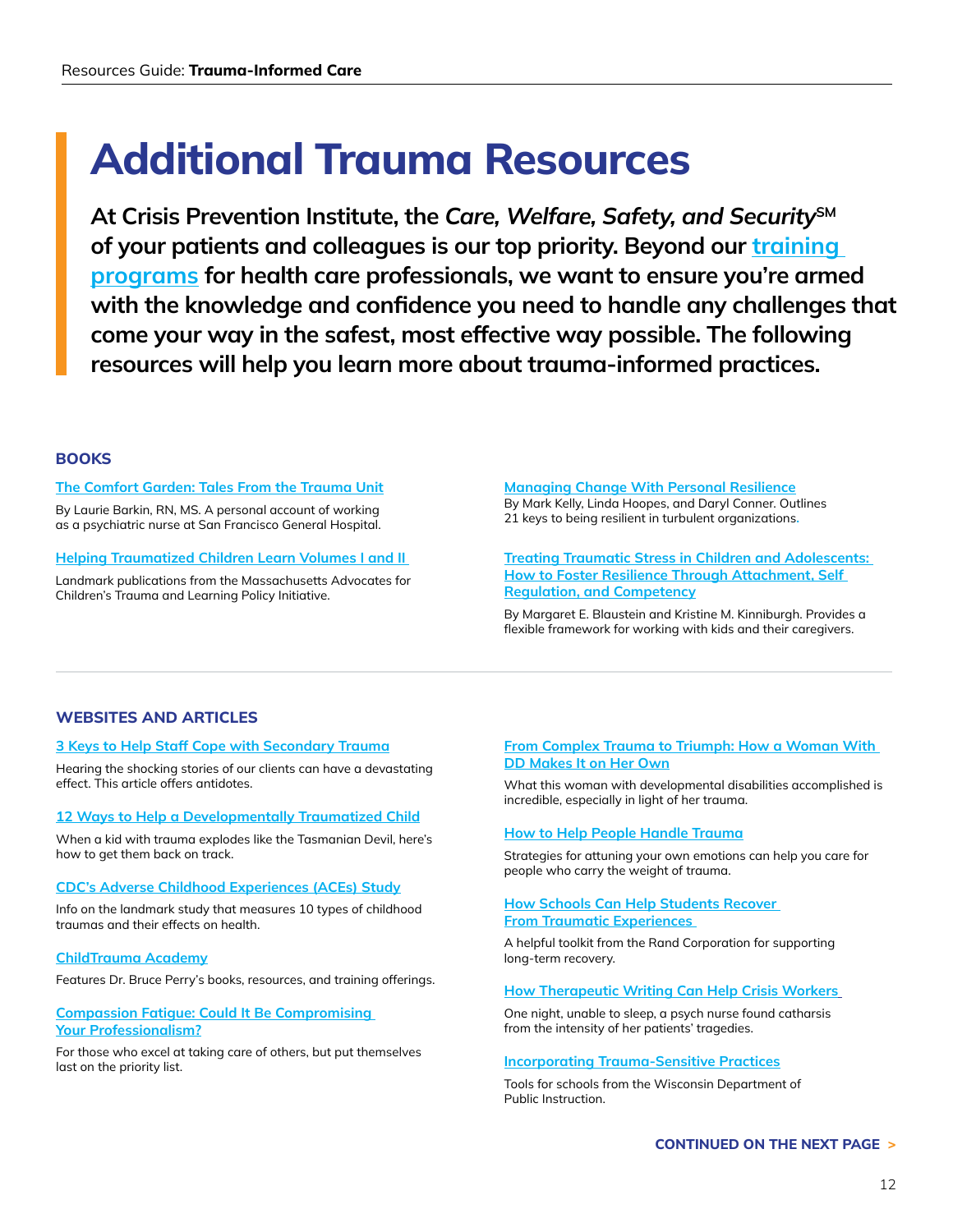#### **WEBSITES AND ARTICLES CONTINUED**

#### **[Is Trauma-Informed Care Just Another Buzzword?](https://www.crisisprevention.com/Blog/June-2014/Trauma-Informed-Care)**

A movie about a doctor in 1980s East Germany shows how important trauma-informed care is.

#### **[Life, Unrestrained](http://www.behavioral.net/article/life-unrestrained)**

An informative article about professor Elyn Saks' battle with schizophrenia and the trauma of being restrained.

#### **[National Institute for Trauma and Loss in Children](https://www.starr.org/training/tlc)**

Resources and training from TLC, the National Institute for Trauma and Loss in Children.

#### **[National Center for Trauma-Informed Care and](https://www.samhsa.gov/nctic)  [Alternatives to Seclusion and Restraint](https://www.samhsa.gov/nctic)**

Offers resources to help health care workers develop traumainformed practices.

#### **[Personal Resilience: How to Be Resilient When You're a](https://www.crisisprevention.com/Blog/March-2016/personal-resilience)  [Caregiver](https://www.crisisprevention.com/Blog/March-2016/personal-resilience)**

Dr. Linda Hoopes of Resilience Alliance on how to flex your seven resilience muscles.

#### **[Resources for School Personnel](http://nctsnet.org/resources/audiences/school-personnel)**

Resources from the National Child Traumatic Stress Network. Take special note of the Child Trauma Toolkit and the Psychological First Aid manual.

#### **[Supporting Children and Families Under Stress: Resilient](http://www.slideshare.net/SKmorris/langley)  [and Trauma-Informed Schools](http://www.slideshare.net/SKmorris/langley)**

A slide presentation from Audra Langley, Ph.D., of the UCLA Semel Institute for Neuroscience and Human Behavior.

#### **[There's No Such Thing as a Bad Kid in These Schools](https://acestoohigh.com/2013/08/20/spokaneschools/)**

A great article on what makes elementary schools in Spokane, WA trauma-informed.

#### **[This High School Is Trauma-Informed, and Suspensions](https://acestoohigh.com/2012/04/23/lincoln-high-school-in-walla-walla-wa-tries-new-approach-to-school-discipline-expulsions-drop-85/)  [Dropped 85%](https://acestoohigh.com/2012/04/23/lincoln-high-school-in-walla-walla-wa-tries-new-approach-to-school-discipline-expulsions-drop-85/)**

An account of how this school lowered suspensions, expulsions, and written referrals.

#### **[Trauma Center](http://www.traumacenter.org)**

Features the work of Dr. Bessel van der Kolk at the Justice Resource Institute.

#### **[Unrestrained, Episode 20 With Guest Laurie Barkin](https://www.crisisprevention.com/Resources/Podcast/Unrestrained/Unrestrained-Episode-20-Guest-Laurie-Barkin)**

Podcast with nurse Laurie Barkin, who worked in psychiatry for 22 years and suffered secondary trauma.